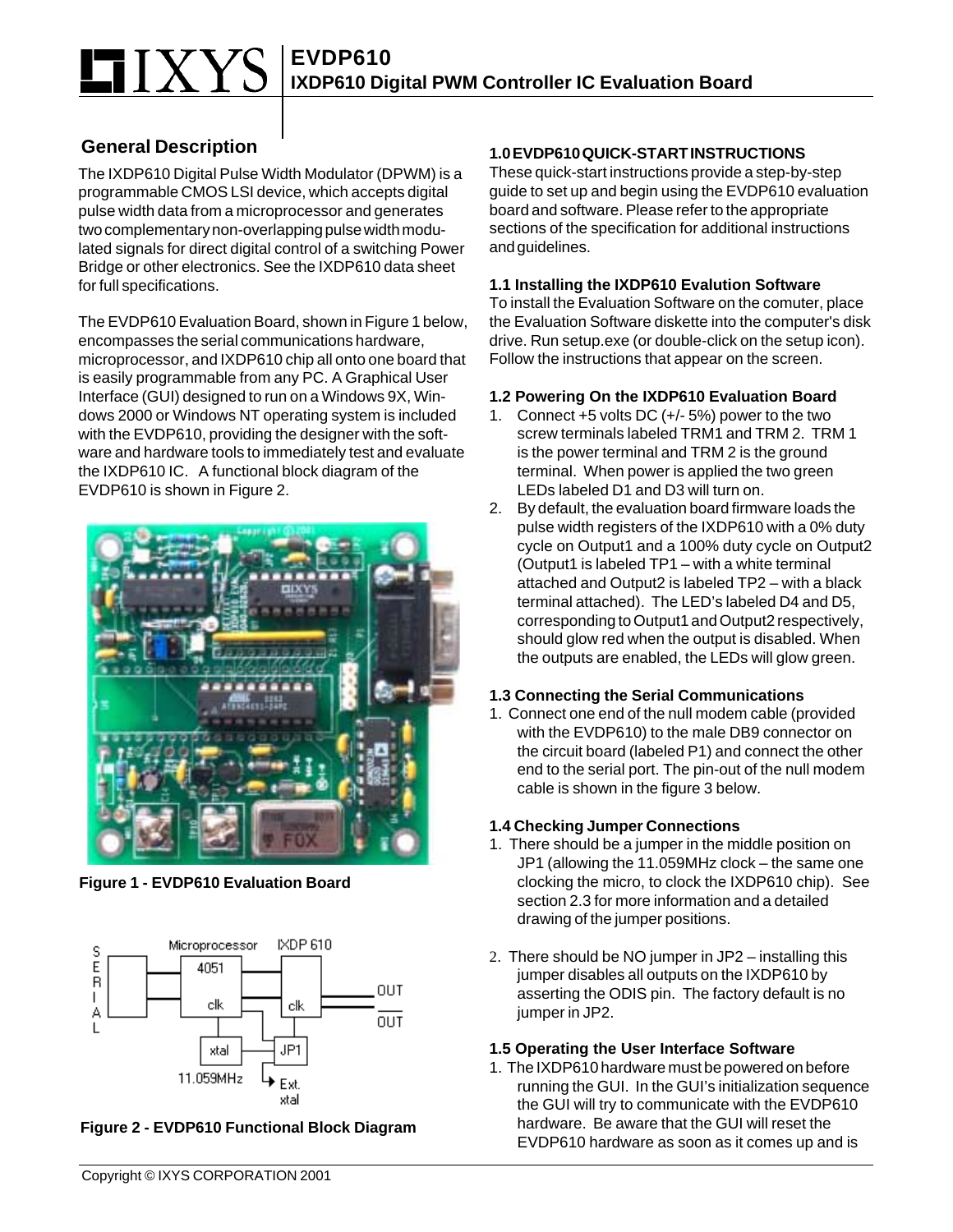running after establishing communication. This assures that both the board and the software are initialized into the same states to avoid confusion.

2. Make sure that the board is in 8 bit resolution mode by checking the resolution button (8 bit resolution is the board's default state). Flip the switch in the Pulse Settings area so that the pulse width test box is now no longer dimmed. Enter a number into this text box between  $0 - 255$ . The duty cycle textbox will change accordingly although it will remain dimmed until the switch is toggled, ie: if you enter a 128, the duty cycle will read 50%.

#### **2.0 GENERAL DESCRIPTION AND THEORY OF OPERATION**

For circuit design information, refer to the EVDP610 schematic and PCB layout drawing in Figures 7 and 8.

#### **2.1 Serial Communications**

The RS-232 communications interface allow the EVDP610 to communicate and respond to commands through a serial port. The serial bus operates at 9600 baud and is buffered by an RS232 driver before reaching the microprocessor. For more specific information on the serial protocol please see Section 4.

To communicate with and control the EVDP610 Board, a null modem cable (included) must be connected from a PC's serial port to the male DB9 connector on the board. For user reference a pin out of the cable is shown in Figure 3. Once the correct communications port is selected, the user can run all of the features of the IXDP610 chip from the GUI.



To Computer

To IXDP 610 Evaluation Board

| Female DB9<br>(computer) | Female DB9<br>(EVDP610 board) | Description |
|--------------------------|-------------------------------|-------------|
| Pin <sub>2</sub>         | Pin 3                         | TX.         |
| Pin 3                    | Pin <sub>2</sub>              | RX          |
| Pin 5                    | Pin 5                         | חוח         |

#### **Figure 3 - Null Modem Cable Pin-Out**

The GUI software allows the user to set all functions provided on the IXDP610 with the simple click of a button or writing into a text box.

In this manner the user can easily set pulse width, dead time, resolution, among other functions such as dividing the clock signal.

#### **2.2 IXDP610 IC**

The IXDP610 chip, labeled U1 on the evaluation board, generates two complementary non-overlapping, pulse width modulated signals for direct digital control of a switching power bridge.

#### **2.2.1 Dead Time**

The PWM waveform generated by the IXDP610 results from comparing the output of the Pulse Width counter to the number stored in the Pulse Width Latch. A programmable "dead-time" (defined as  $t_{DT}$  in Fig.4) is incorporated into the PWM waveform. The Dead-Time Logic disables both outputs on each transition of the comparator output for the required dead-time interval. This feature is difficult to duplicate in equivalent analog system.



#### **Figure 4: Output Waveform Displaying Dead-Time**

For example, in a half bridge system the dead time can prevent two transistors being on at the same time. If both transistors are on for a short period of time, they could effectively short the voltage supple to ground, which is an undesirable situation.

#### **2.2.2 Lock Bit**

Setting the lock bit of the IXDP610 prevents all writes to the control latch except for the Stop bit. This locking feature prevents modification of the control latch due to software error, preventing damage to the system being controlled by the IXDP610. This prevents changing of the dead-time, clock divide, and resolution settings.

#### **2.2.3 Clock Divide Bit**

This feature allows the IXDP610 to divide the input clock by one or divided by two.

#### **2.2.4 Resolution**

The IXDP610 can run in two resolution modes, 8-bit and 7-bit. Choosing 7-bit resolution doubles the achievable PWM base frequency at the expense of decreased duty cycle resolution. With the combination of the Divide bit (labeled Clock Divide on the GUI) and the resolution bit,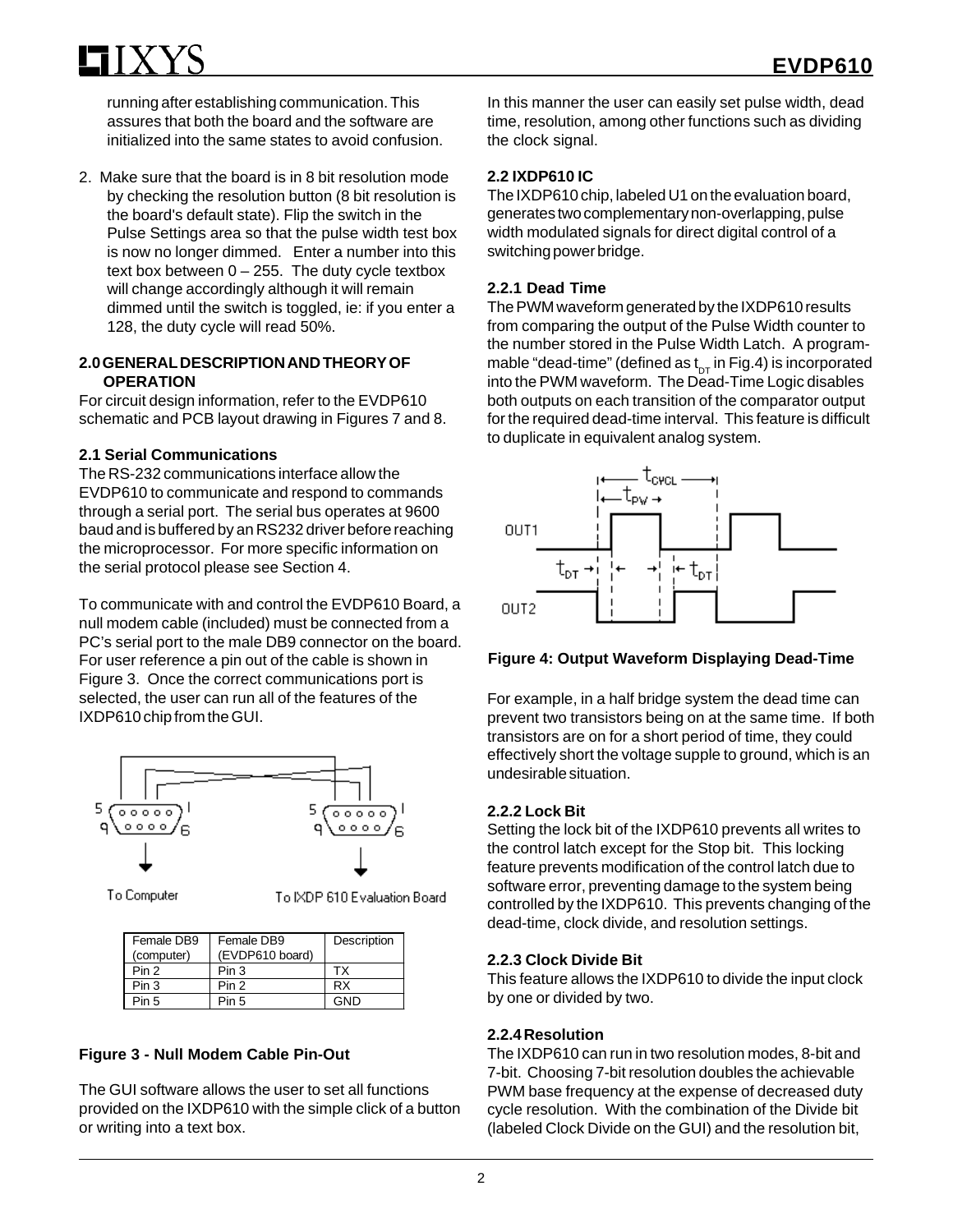the user can choose between three different PWM base periods for any given external CLOCK frequency.

When the IXDP610 is programmed in 8-bit mode, the PWM base period is equal to 256 PWM clock cycles. In 7-bit mode the PWM base period is equal to 128 PWM clock cycles. A PWM clock cycle is equal to one external CLOCK period when the clock is divided by one. The following formulas can be used to determine the PWM base period:

If 7-bit resolution and clock divide by 1 -> PWM base period = CLOCK period x 128

If 8-bit resolution and clock divide by 1 -> PWM base period = CLOCK period x 256

If 7-bit resolution and clock divide by 2 -> PWM base period = CLOCK period x 256

If 8-bit resolution and clock divide by 2 -> PWM base period = CLOCK period x 512

#### **2.2.5 Stop**

This bit in the control latch of the IXDP610 enables and disables the outputs. When enabled, the outputs will not be re-enabled until the start of the PWM period.

#### **2.2.6 ODIS : Output Disable**

Referred to as the OUPUT DISABLE pin, this pin on the IXDP610 is connected to a jumper on the board (labeled JP2), which is tied to a pull-up resistor before the jumper is installed. Installing a jumper onto these pins asserts the ODIS pin (ties the pull-up to ground putting a low signal onto ODIS). Asserting ODIS, or the OUTPUT DISABLE pin, on the IXDP610 forces the complementary outputs to be immediately disabled (forced low). These outputs will remain low as long as this input is asserted, and for the duration of the PWM cycle in which OUTPUT DISABLE goes from low to high; i.e., the complementary outputs are not reenabled until the beginning of the next PWM cycle, and then only if the both ODIS and Stop are not enabled.

\*For more information on technical specifications of the IXDP610 IC, please see the IXDP610 documentation which can be downloaded from the IXYS website (www.ixys.com).

#### **2.2 Outputs**

The IXDP610 chip, labeled U1 on the evaluation board, and its complementing outputs (labeled TP1 and TP2) can be accessed either with the black and white terminals provided or by J4, which accommodates a four pin header. Pin one and three on the header are the output signals and pins 2 and 4 are connected to

ground. Pin 1 on the board is indicated by the square via. This provides easy access for outside wires or a wiring harness to connect to another board.

#### **2.3 Input Clock Selection and Jumper Settings**

The evaluation board has 3 jumper settings (labeled JP1 on the board) that allow the user to switch between three input clock selections:

1) Using the microprocessor to clock the IXDP610.

2) Using the on-board 11.059 MHz to clock the IXDP610.

3) Hooking up an external clock signal. For this either wire the clock signal to the jumper itself or the user can use the TP3 via.

Figure 5 shows the placement of the jumper for each setting. Factory default is the middle setting, clocking the IXDP610 with the on-board 11.059MHz oscillator.



#### **Figure 5: Placement of Jumper for IXDP610 Clock Selection**

#### **2.3.1 Using the Microprocessor as the Input Clock**

The microprocessor on the evaluation board can be used as the clock signal into the IXDP610. This clock can provide output frequencies of 1 – 50 Hz on the IXDP610 chip. Due to interrupt latency this is as fast as the microprocessor can clock the IXDP610 and there is a +/- 3% frequency error associated with this arrangement.

#### **2.3.2 Using the 11.059 MHz as the Input Clock**

This is set as the factory default; it allows the same onboard oscillator that clocks the microprocessor to clock the IXDP610.

#### **2.3.3 Using an External Clock Signal**

Allowing the user to hook up an external clock signal allows any input clock (up to 50 MHz) to be used as input to the IXDP610. This results in output frequencies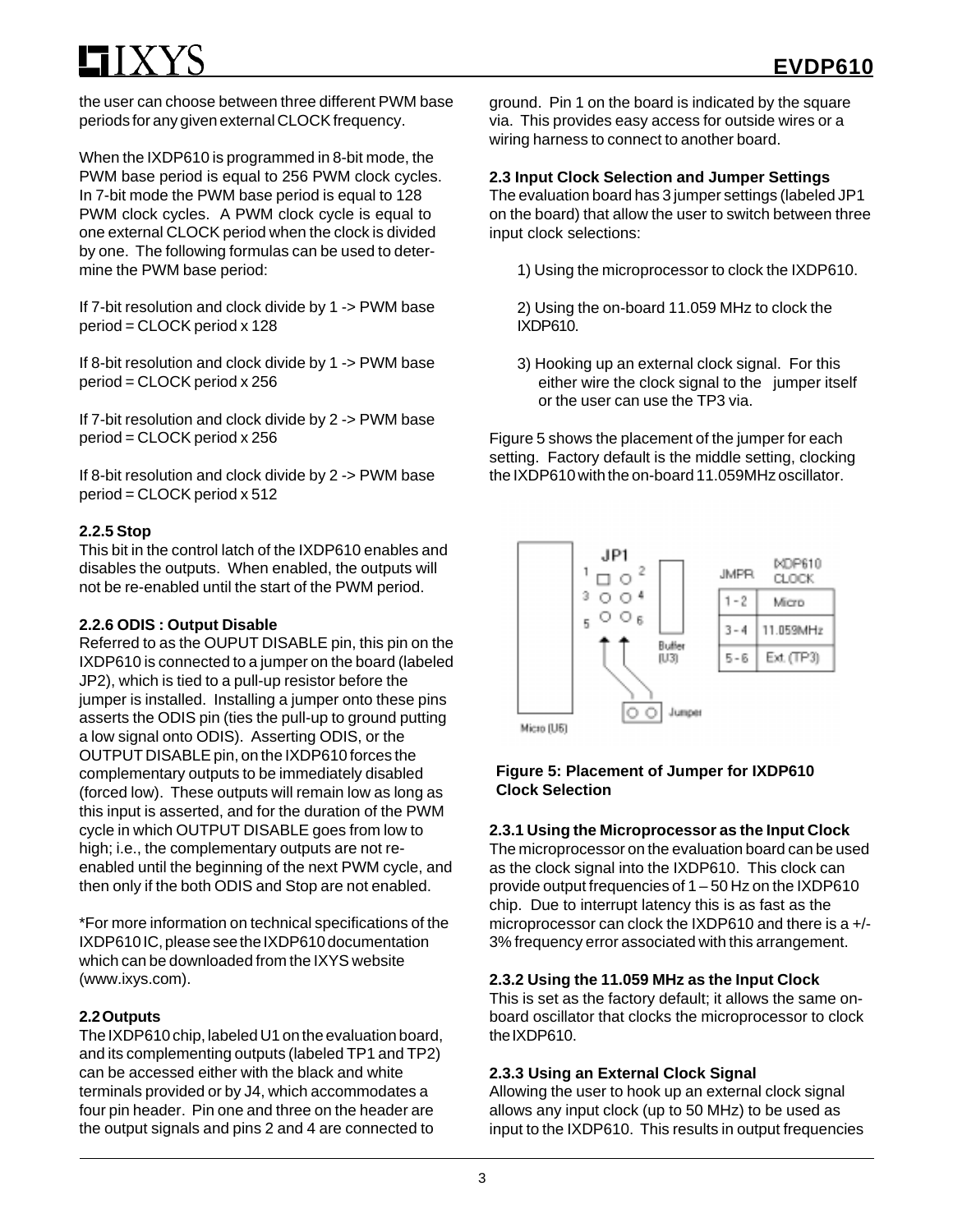up to 390KHz (in 7-bit resolution). The external clock can be installed into the via on the board labeled TP3.

### **3.0 GUI GENERAL DESCRIPTION AND USE 3.1 The GUI**

After installing and starting up the GUI, figure 7 is the first screen that should appear. The Message box should read: "Welcome to the IXDP610 Test Environment" as seen in Figure 6. Be aware that when the GUI has established communication with the evaluation board, the GUI will reset the EVDP610 hardware to ensure that both the software and the hardware are in the same state.



**Figure 6: The EVDP610 GUI GUI**

## 3.1.1 Reset IXDP610

This toggle button will reset the EVDP610 board and the GUI back into their initial states. If the EVDP610 board's power has been cycled this button can be used to reset the GUI software. If for any reason the hardware and software disagree this button can be used to reinitialize the hardware and the software into the same state (the user will lose the current settings of the board).

## **3.1.2 Read IXDP610 Status**

This toggle button will read the status of the EVDP610 board. It will update the GUI to the current Pulse Settings, Dead Time Settings, Lock Settings, and Output Settings. If for any reason the hardware and software disagree this button can be used to read what the hardware is doing and update the software.

## **3.1.3 Lock**

This button will "lock" the control register of the IXDP610, which will not allow the dead-time period, clock divide, resolution or the stop bit to be changed. Hitting this button again, or hitting the RESET IXDP610 button will unlock the IXDP610.

## **3.1.4 Serial Settings**

These buttons control the baud rate and the COM port selection  $(1 – 4)$ . \*Note: Baud rate is not variable and will remain dimmed.

## **3.1.5 Clock Settings**

The CLOCK DIVIDE button will cause the input clock of the IXDP610 chip to be internally divided by 1 or by 2. The clock select button allows the microprocessor to control the input clock to the IXDP610, which can then be variably changed by the GUI. The output frequency ring allows the user to select the frequency of the output of the IXDP610 from 1 – 50 Hz. When the clock is selected the GUI will prompt the user to make sure of the correct jumper settings.

## **3.1.6 Pulse Settings**

The Resolution toggle button allows the user to switch between seven-bit and eight-bit resolution on the EVDP610 board. The pulse width can be written to the IXDP610 by either the Duty Cycle or Pulse Width. One of these must be selected by the toggle switch. When Duty Cycle is selected and the user has entered a number into the Duty Cycle textbox the pulse width textbox will be updated with the actual number written into the pulse width latch of the IXDP610. Duty Cycle and Pulse Width are always calculated with respect to resolution, meaning if the value entered into Duty Cycle was 50%, in 7-bit mode the pulse width number will be 64 where as in 8-bit resolution the pulse width number will be 128. The pulse width text box will display the actual number written to the pulse width latch, whereas the duty cycle is calculated based on the entered values. Be aware that if you were to enter 128 in the pulse width textbox, in 8-bit resolution, the output duty cycle will be 50%. If the IXDP610 is switched into 7-bit resolution the pulse width number will remain the same, yet the duty cycle now becomes 100% and the GUI and the hardware will be updated with these values.

When the Read Pulse Settings button is pressed the evaluation board updates all pulse settings in the area.

## **3.1.7 Dead Time**

Dead Time can either be entered manually or with the arrow buttons to the side of the test box. The Read Dead Time button updates the GUI from the evaluation board. For a detailed discussion on dead time please see section 2.2.1 or the IXDP610 specification.

## **3.1.8 Outputs Enable**

The Outputs Enable button allows the user to turn on/off the outputs of the IXDP610. This button asserts the stop bit in the control latch of the IXDP610. When the outputs are enabled the status LED located directly above the button will light. The LED will turn off when the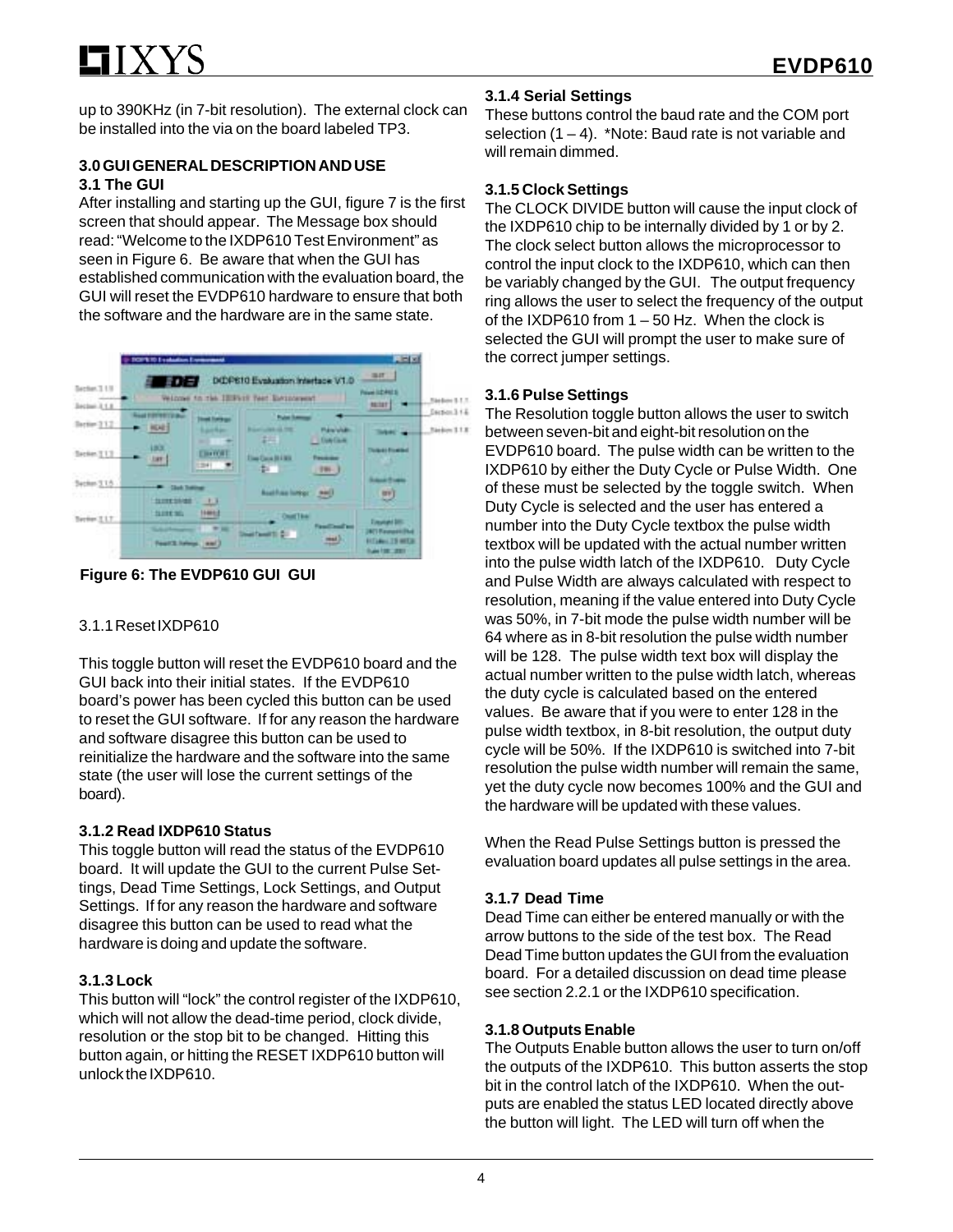outputs are not enabled or turned off.

#### **3.1.9 Error Messages**

If for some reason, the communication or instruction did not take place an error message will appear in the text box on the top of the GUI, or an error message panel will tell the user the proper actions to take. It is always a good idea to update the GUI after an error has occurred to prevent the board from differing from the GUI in any way. This maybe accomplished by hitting either the READ IXDP610 STATUS button or by hitting the RESET button (the current settings will be lost if RESET is used). Hit the close button on any error panels to close the panel.

#### **4.0 SERIAL OPERATION**

#### **4.1 RS-232 Serial Operation**

This remote control port allows a user to connect a personal computer as the remote host to the IXDP610. Utilizing a standard three wire interface and DEI's defined communication protocol the user can write a custom control program for their particular testing needs.

#### **4.1.1 Serial Data Packets**

The data packets sent to the IXDP610 over the serial bus should be of the following format:

| To Address   From Address   Op Code   Data   Stop Byte |  |  |  |
|--------------------------------------------------------|--|--|--|
|--------------------------------------------------------|--|--|--|

Where the data is as follows:

| Data Byte             | <b>Function</b>             | Value                        |
|-----------------------|-----------------------------|------------------------------|
| <b>To Address</b>     | IXDP610 Address             | 0x02h                        |
| From Address          | Remote Host Address         | Variable [0 to255] Recommend |
|                       |                             | 0x00h                        |
| <b>Operation Code</b> | The command hardware code   | See Instruction Set          |
| Data1                 | Any data to send to IXDP610 | See Instruction Set          |
| Stop Byte             | Serial termination byte     | 0x0Ah                        |

The data packets returned by the DEI IXDP610 will be of the following format:

|  | To Address   From Address   Op Code   Data   Error Code   Stop Byte |  |  |  |  |
|--|---------------------------------------------------------------------|--|--|--|--|
|--|---------------------------------------------------------------------|--|--|--|--|

Where the data is as follows:

| Data Byte             | <b>Function</b>                               | Value                |
|-----------------------|-----------------------------------------------|----------------------|
| <b>To Address</b>     | <b>Remote Host Address</b>                    | Variable [0 to255]   |
|                       |                                               | Recommend 0x00h      |
| From Address          | IXDP610 Address                               | 0x02                 |
| <b>Operation Code</b> | The command hardware code                     | See Instruction Set  |
| Data                  | Any data sent from the<br>IXDP610             | One unsigned byte    |
| Error Code            | Error is any non-zero byte,<br>No Error $= 0$ | See Error Code table |
| Stop Byte             | Serial termination byte                       | 0x0Ah                |

#### **4.1.2 Common Instruction Set & Serial Data Packet** Format:

| Instruction                         | Opcode<br>(hex) | Format (number of<br>bytes=> all unsigned<br>chars) |
|-------------------------------------|-----------------|-----------------------------------------------------|
| Get Version1                        | 0x05            | Send-5, Receive-6                                   |
| Get Version2                        | 0x06            | Send-5, Receive-6                                   |
| Set Dead Time                       | 0x10            | Send-5, Receive-6                                   |
| Set Pulse Width                     | 0x20            | Send-5, Receive-6                                   |
| <b>Set Resolution</b>               | 0x30            | Send-5, Receive-6                                   |
| <b>Enable Outputs</b>               | 0x40            | Send-5, Receive-6                                   |
| Reset                               | 0x50            | Send-5, Receive-6                                   |
| Set Clock Divide                    | 0x60            | Send-5, Receive-6                                   |
| Set Lockout                         | 0x70            | Send-5, Receive-6                                   |
| Set Clock Select                    | 0x80            | Send-5, Receive-6                                   |
| Read Pulse Width                    | 0x90            | Send-5, Receive-6                                   |
| <b>Read Resolution</b>              | 0x93            | Send-5, Receive-6                                   |
| <b>Read Lock Status</b>             | 0x94            | Send-5, Receive-6                                   |
| <b>Read Clock Divide</b>            | 0x95            | Send-5, Receive-6                                   |
| <b>Read Output Enable</b><br>Status | 0x96            | Send-5, Receive-6                                   |

#### **4.1.3 Common Error Codes**

| Error Code | Description            | Problem                      | Action                               |
|------------|------------------------|------------------------------|--------------------------------------|
| 0x00       | No Error               | N/A                          | Command was successful,              |
|            |                        |                              | no errors.                           |
| 0xE0       | General Internal Error | Timing Error on              | None Recommended - reset             |
|            |                        | evaluation board             | board. If error is repeatable        |
|            |                        |                              | contact factory.                     |
| 0xE1       | <b>Invalid Opcode</b>  | <b>Command Packet</b>        | Verify packet data integrity with    |
|            |                        | Incorrect or Corrupted       | emphasis on op-code byte.            |
| 0xE2       | Control Latch locked   | Can't write to control latch | Unlock control latch or reset board. |